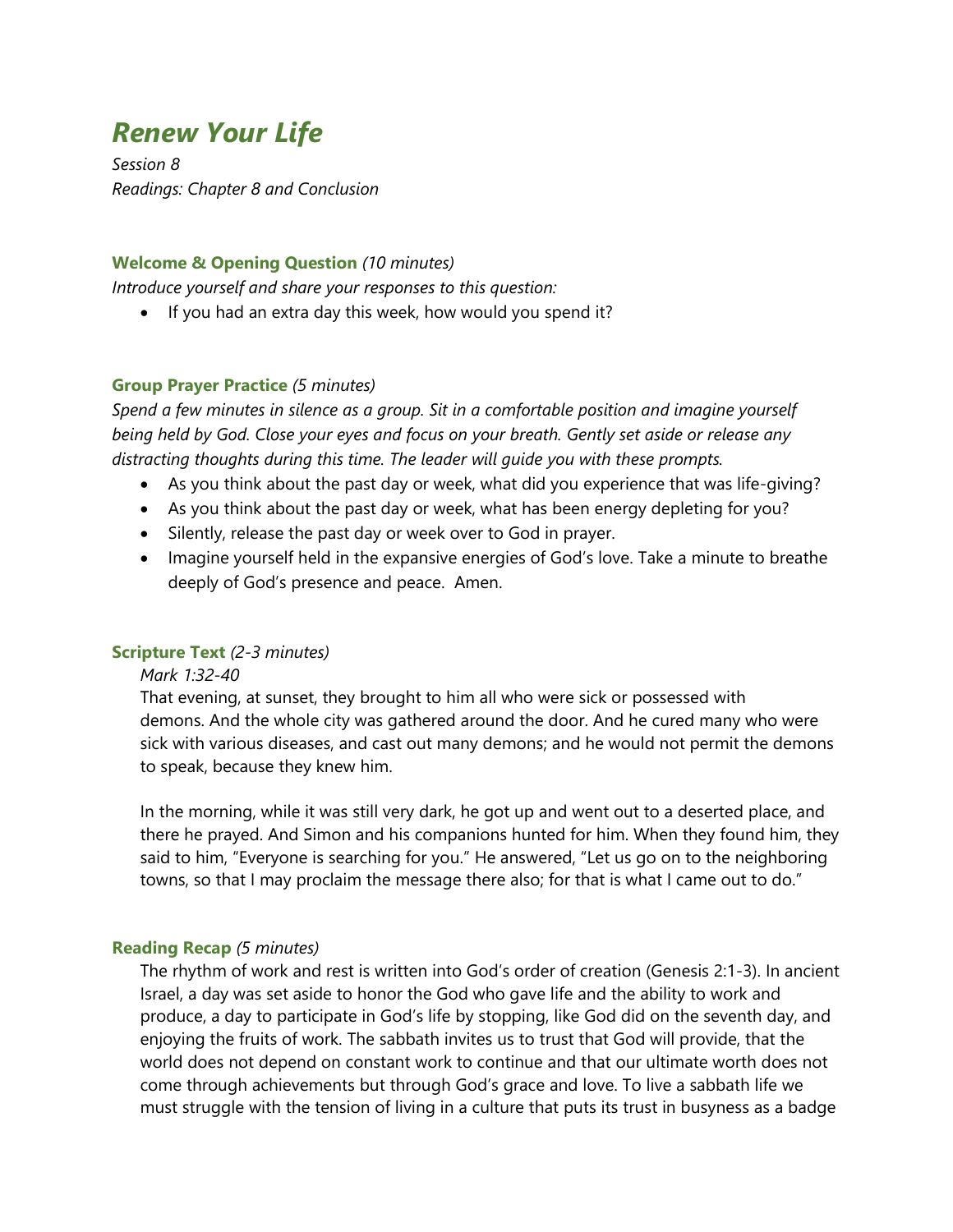of honor rather than restoration as a building block for our humanity; puts its confidence in our ability to produce rather than God's desire to provide for us; pins its hopes on striving for achievement of greatness rather than soaking in God's affirmation of grace.

#### **Questions for Discussion & Individual Reflection** *(35 minutes)*

*Start with these questions, adding in other questions to supplement. Questions are also available in the Renew Your Life book, starting on page 141.*

- What concepts in the readings and sermon were life-giving for you?
- What concepts or stories were difficult or challenging for you to think about or integrate into your life?

## **The Energy of Rest**

- 1. Renewing rest takes different forms for each person. When have you experienced the renewing power of rest? What did you notice about your body, mind and spirit following this time?
- 2. An occasional vacation is not enough to renew our lives, what renewing, restful activities or practices can you put in place on a daily, weekly, or seasonal basis?
- 3. Renewal is a life-long process, not a one-time event. What have you learned about yourself that can be helpful when you are depleted? What cues let you know that you need a time of renewal?

## **Update during COVID-19**

## **Rest – Finding a New Rhythm**

God's rhythm for life moved from active engagement to disengagement. Both were critical for a whole life. What has the time of physical distancing and other new patterns taught you about your rhythm of life? Are there new, more helpful patterns that have emerged? What have you decided not to do that you formerly did? How can taking a time of rest bring the wellspring of God's energy?

## **Questions during COVID-19**

- 1. For some, the pandemic has brought more open, unstructured time. For others, it has brought added stress and responsibilities. What has it been like for you and how has it changed your ability to enjoy sabbath time? What do you long for now?
- 2. Pastor Kai discusses observing sabbath as a kind of "giving up control." How do you surrender control in an especially stressful time?
- 3. Sabbath is generally "unproductive" by our typical standards. Is it easy or difficult for you to accept "unproductive" time? What helps you to be ok with being "unproductive?"